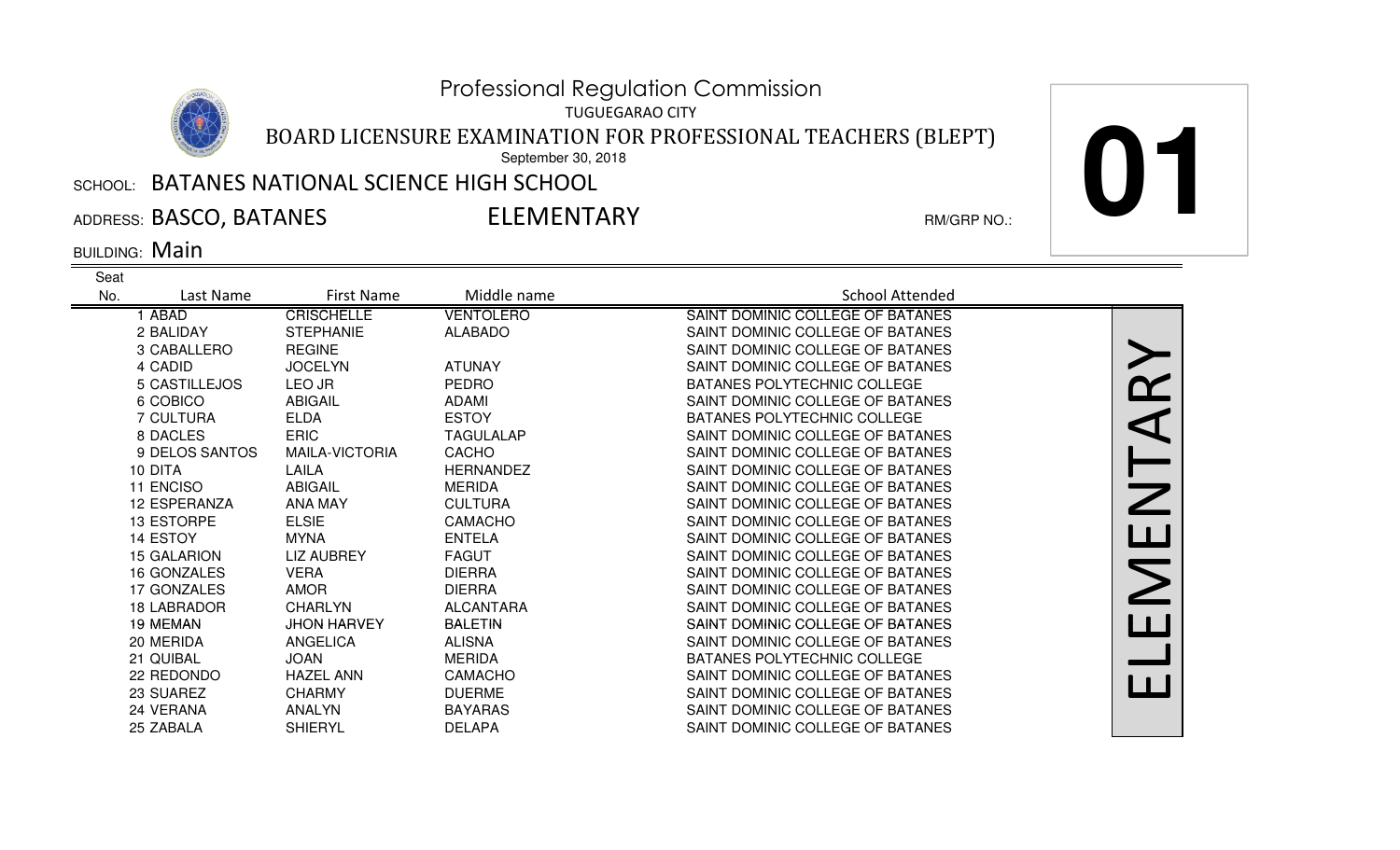TUGUEGARAO CITY

BOARD LICENSURE EXAMINATION FOR PROFESSIONAL TEACHERS (BLEPT)

September 30, 2018

## $\,$ ՏСНООԼ։ <code>BATANES</code> NATIONAL SCIENCE HIGH SCHOOL

ADDRESS: BASCO, BATANES RM/GRP NO.:

**SECONDARY** 

**02**

BUILDING: Main

| Seat |                   |                       |                  |                                                 |                            |
|------|-------------------|-----------------------|------------------|-------------------------------------------------|----------------------------|
| No.  | Last Name         | First Name            | Middle name      | <b>School Attended</b>                          |                            |
|      | 1 ABAD            | <b>GERZON</b>         | <b>REDONDO</b>   | BATANES POLYTECHNIC COLLEGE                     |                            |
|      | 2 ALINA           | <b>JULIE</b>          | <b>VIOLA</b>     | SAINT DOMINIC COLLEGE OF BATANES                |                            |
|      | 3 APOSTOL         | <b>LEAH ANGELICA</b>  | <b>ESPINOSA</b>  | SAINT DOMINIC COLLEGE OF BATANES                |                            |
|      | 4 ASANTOR         | <b>JENVER</b>         | <b>DELUNA</b>    | BATANES POLYTECHNIC COLLEGE                     | $\bm{\mathcal{C}}$         |
|      | 5 ATALIA          | <b>JOHN PETER</b>     |                  | SAINT DOMINIC COLLEGE OF BATANES                | <u>ப</u>                   |
|      | <b>6 BALDERAS</b> | <b>MARYLAINE</b>      | <b>ARCA</b>      | SAINT DOMINIC COLLEGE OF BATANES                |                            |
|      | 7 BALDERAS        | <b>ALVIN</b>          | <b>COBICO</b>    | SAINT DOMINIC COLLEGE OF BATANES                |                            |
|      | 8 BALERA          | <b>RODANTE</b>        | <b>BALLADA</b>   | SAINT DOMINIC COLLEGE OF BATANES                |                            |
|      | 9 BASCO           | LHENLY                | <b>SALENGUA</b>  | SAINT DOMINIC COLLEGE OF BATANES                |                            |
|      | 10 CABUGAO        | <b>KRISTELLE KAE</b>  | <b>DUGURAN</b>   | <b>BATANES POLYTECHNIC COLLEGE</b>              |                            |
|      | 11 DELA ISLA      | <b>REBECCA</b>        |                  | NATIONAL COLLEGE OF BUSINESS & ARTS-CUBAO       |                            |
|      | 12 DELATADO       | <b>CHERYL</b>         | <b>INTERVALO</b> | SAINT DOMINIC COLLEGE OF BATANES                | $\boldsymbol{\mathcal{C}}$ |
|      | 13 GATO           | <b>GERSHOM JR.</b>    | <b>VIOLA</b>     | BATANES POLYTECHNIC COLLEGE                     |                            |
|      | 14 GULAGA         | <b>GINA</b>           | <b>BALETIN</b>   | BATANES POLYTECHNIC COLLEGE                     |                            |
|      | 15 GULAGA         | <b>LORNA</b>          | <b>BALETIN</b>   | BATANES POLYTECHNIC COLLEGE                     | $\blacktriangleleft$       |
|      | 16 HORDOÑEZ       | <b>JOCELYN CAROL</b>  | CALDERON         | SAINT DOMINIC COLLEGE OF BATANES                |                            |
|      | 17 LABRADOR       | <b>GLADYSE MAE</b>    | <b>GORDO</b>     | DE LA SALLE UNIVERSITY-COLLEGE OF SAINT BENILDE |                            |
|      | 18 MAALA          | RODA SOFIA            | <b>NIÑO</b>      | SAINT DOMINIC COLLEGE OF BATANES                | $\overline{C}$             |
|      | <b>19 MALUPA</b>  | <b>KAREN</b>          | <b>GORDO</b>     | SAINT DOMINIC COLLEGE OF BATANES                |                            |
|      | 20 PONCE          | <b>BEVERLY</b>        | <b>BALLADA</b>   | SAINT DOMINIC COLLEGE OF BATANES                |                            |
|      | 21 SALENGUA       | <b>LYLA</b>           |                  | SAINT DOMINIC COLLEGE OF BATANES                | $\boldsymbol{\mathcal{C}}$ |
|      | 22 VALIENTE       | <b>BENEDICT</b>       | <b>INTERVALO</b> | SAINT DOMINIC COLLEGE OF BATANES                |                            |
|      | 23 VALIENTE       | <b>ROSEVALE</b>       | <b>INTERVALO</b> | BATANES POLYTECHNIC COLLEGE                     |                            |
|      | 24 VARGAS         | <b>JANE FRANCISCA</b> | <b>ALCANTARA</b> | SAINT DOMINIC COLLEGE OF BATANES                |                            |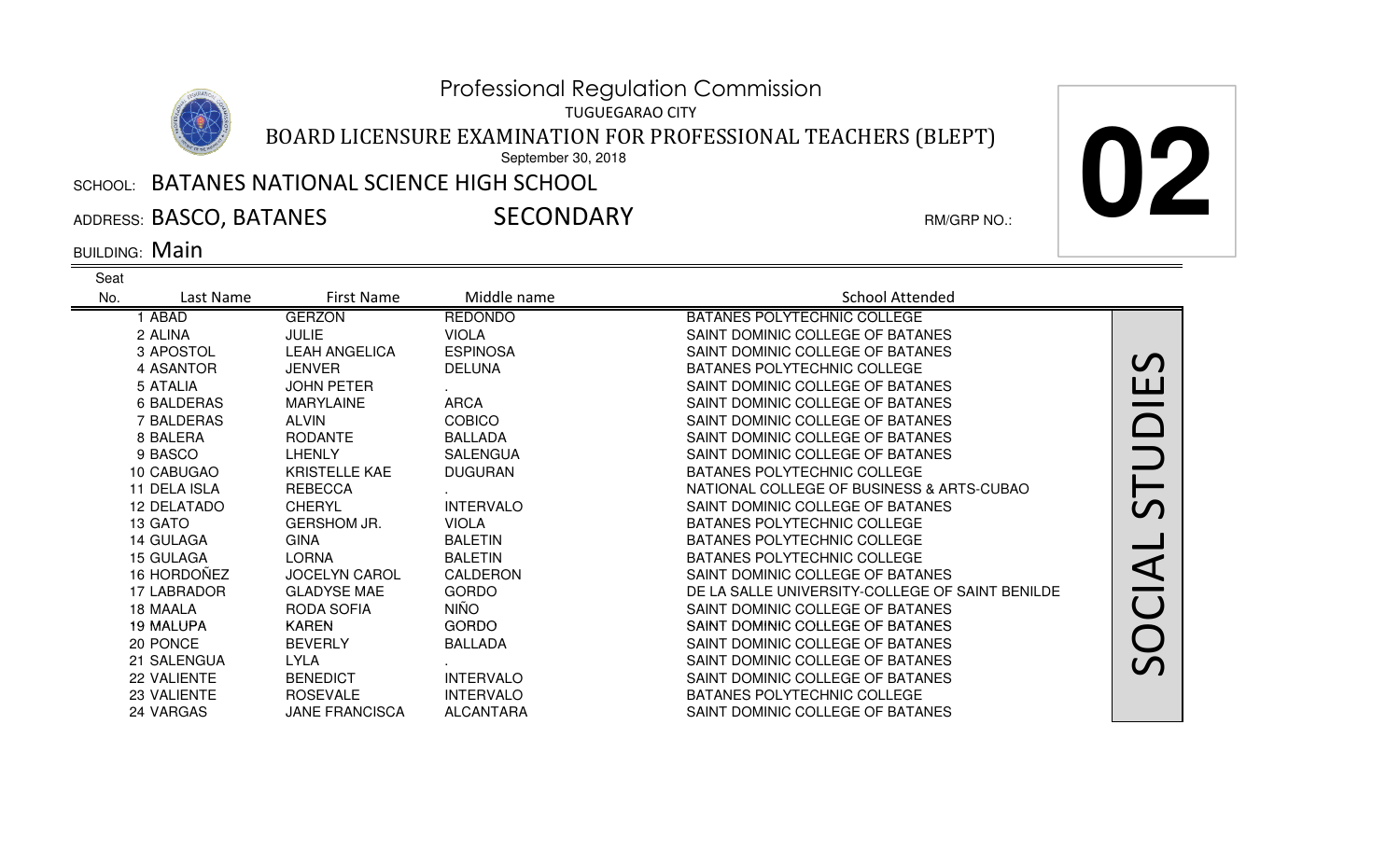TUGUEGARAO CITY

BOARD LICENSURE EXAMINATION FOR PROFESSIONAL TEACHERS (BLEPT)

September 30, 2018

## $\,$ ՏСНООԼ։ <code>BATANES</code> NATIONAL SCIENCE HIGH SCHOOL

ADDRESS: BASCO, BATANES RM/GRP NO.:

**SECONDARY** 

**03**

BUILDING: Main

| Seat |                                 |                                                                                                  |                 |                                  |                |
|------|---------------------------------|--------------------------------------------------------------------------------------------------|-----------------|----------------------------------|----------------|
| No.  | Last Name                       | <b>First Name</b>                                                                                | Middle name     | School Attended                  |                |
|      | <b>BERONQUE</b>                 | MAY                                                                                              | <b>GABILO</b>   | BATANES POLYTECHNIC COLLEGE      |                |
|      | 2 CANO                          | WALTHEN                                                                                          | <b>VILLA</b>    | BATANES POLYTECHNIC COLLEGE      | ப              |
|      | 3 GUISANDO                      | <b>LUVIS</b>                                                                                     | <b>AMARO</b>    | MASBATE COLLEGES                 |                |
|      | 4 SALENGUA                      | RAINCIE                                                                                          | ALCAZAR         | BATANES POLYTECHNIC COLLEGE      |                |
|      | 5 VILLEZA                       | <b>FANNY</b>                                                                                     | <b>DECLARO</b>  | BATANES POLYTECHNIC COLLEGE      | MAPEH          |
|      | 6 ELACION                       | RALPH                                                                                            | <b>VELLASCO</b> | SAINT DOMINIC COLLEGE OF BATANES |                |
|      | 7 ELICA<br>LAUREN MABELLE JOAI. |                                                                                                  |                 | SAINT DOMINIC COLLEGE OF BATANES | $\mathcal{L}$  |
|      | 8 ELOD                          | MARY JULE                                                                                        |                 | SAINT DOMINIC COLLEGE OF BATANES |                |
|      | 9 HORLINA                       | LENNY                                                                                            | <b>NUÑEZ</b>    | SAINT DOMINIC COLLEGE OF BATANES |                |
|      | 10 LAUDIT                       | <b>JOCEL</b>                                                                                     | <b>PATIMO</b>   | SAINT DOMINIC COLLEGE OF BATANES | $\overline{C}$ |
|      | 11 NOBLEZA                      | MA EDNA                                                                                          | <b>VALIENTE</b> | SAINT DOMINIC COLLEGE OF BATANES |                |
|      | 12 TOMAO                        | <b>JHOCIL ANN</b>                                                                                | <b>GARCES</b>   | SAINT DOMINIC COLLEGE OF BATANES | ப              |
|      |                                 | والمناور والمناور والمناور والمناور والمتحال المتعالم المتحال المتحدث والمناور والمناور والمناور |                 |                                  |                |

x-x-x-x-xnothing follows-x-x-x-x-x-x-x-x-x-x

REMINDERS: Please report to PRC TUGUEGARAO OFFICE or E-mail us at *prc.tuguegarao@gmail.com* if there are errors/discrepancies in the data posted.

On the first day of exam, please verify the list posted in your room assignment, if there are errors/discrepancies report to your Roomwatchers for us to EDIT/CHANGE data in the masterlist

**BE PUNCTUAL, REPORT TO YOUR ROOM ASSIGNMENT BEFORE 6:30 A.M.**

**LATE EXAMINEES WILL NOT BE ADMITTED.**